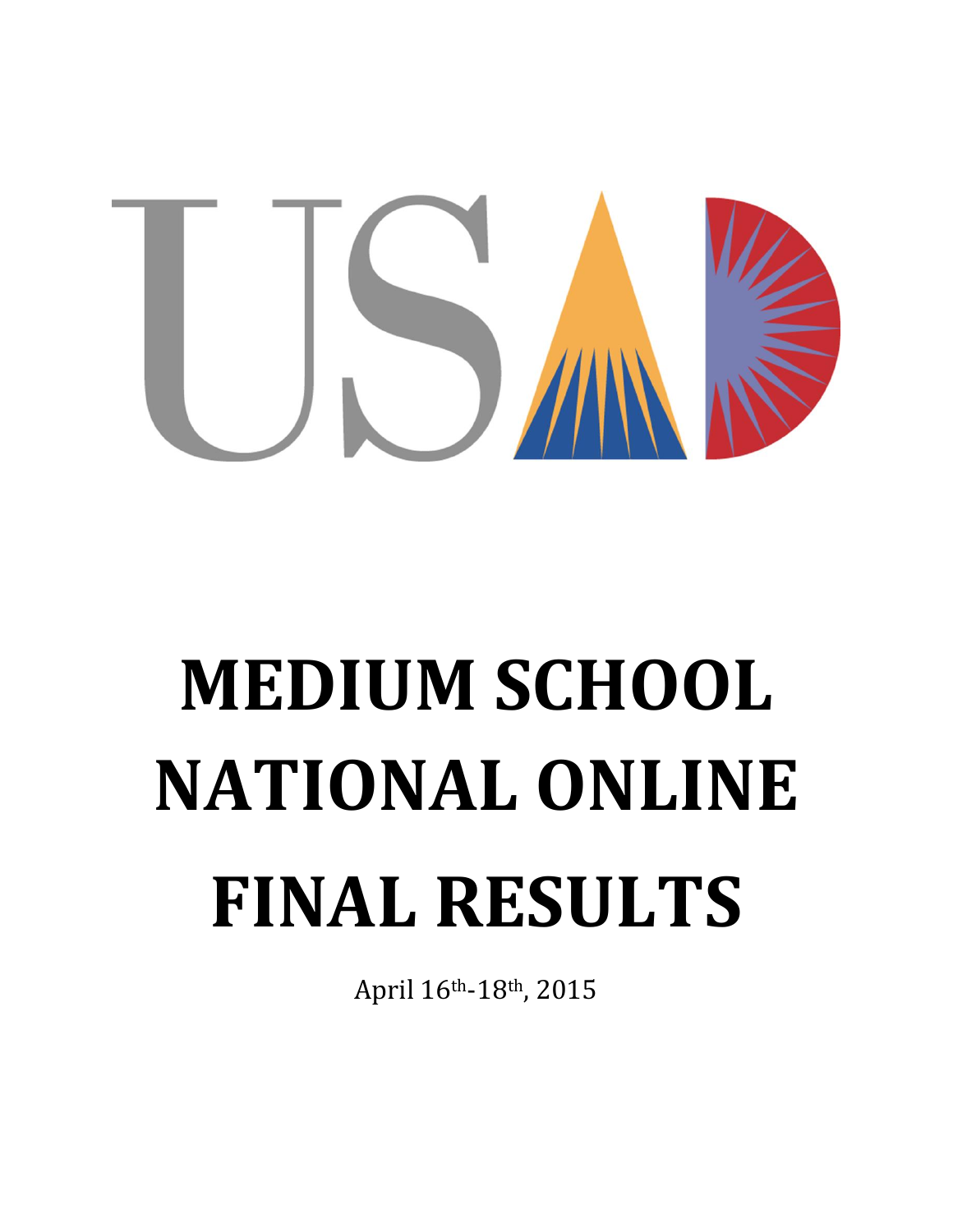# **Table of Contents**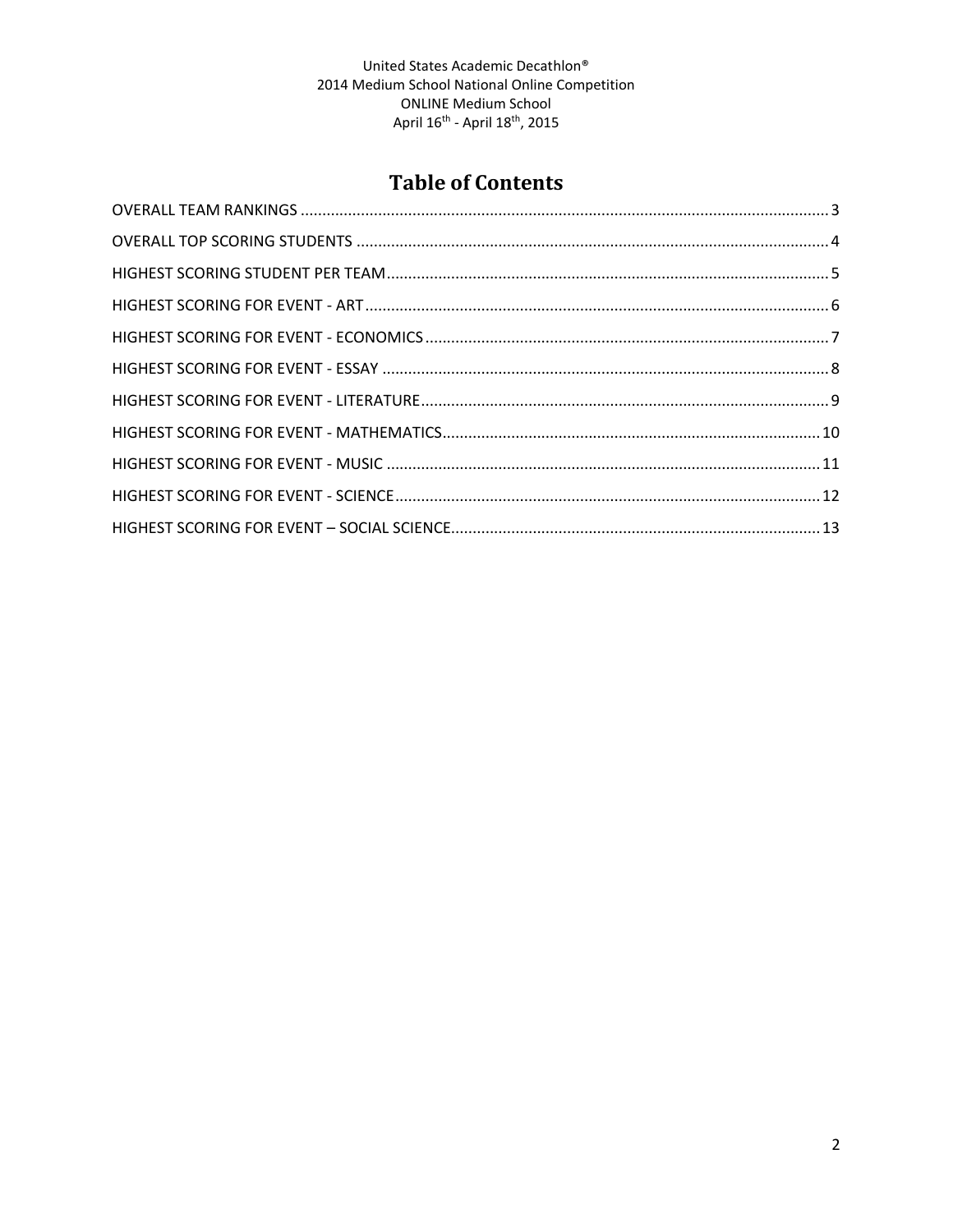# **OVERALL TEAM RANKINGS**

<span id="page-2-0"></span>

| <b>High School</b>                                  | <b>State</b> | <b>Team Total</b> |
|-----------------------------------------------------|--------------|-------------------|
| Edgewood                                            | California   | 33,483.2          |
| Waukesha West                                       | Wisconsin    | 32,947.7          |
| Northwest Pennsylvania<br><b>Collegiate Academy</b> | Pennsylvania | 31,786.8          |
| Taylor                                              | Texas        | 29,445.3          |
| Indian Hills                                        | New Jersey   | 27,644.1          |
| Seton Catholic Prep                                 | Arizona      | 25,170.4          |
| Sugar-Salem                                         | Idaho        | 23,954.4          |
| Northside CPHS                                      | Illinois     | 20,802.8          |
| Lakeview-Fort Oglethorpe                            | Georgia      | 20,679.1          |
| North High                                          | Iowa         | 19,106.3          |
| <b>Gross Catholic</b>                               | Nebraska     | 18,237.3          |
| Lake Catholic                                       | Ohio         | 18,082.3          |
| Kankakee Valley                                     | Indiana      | 15,748.6          |
| Haywood                                             | Tennessee    | 15,604.4          |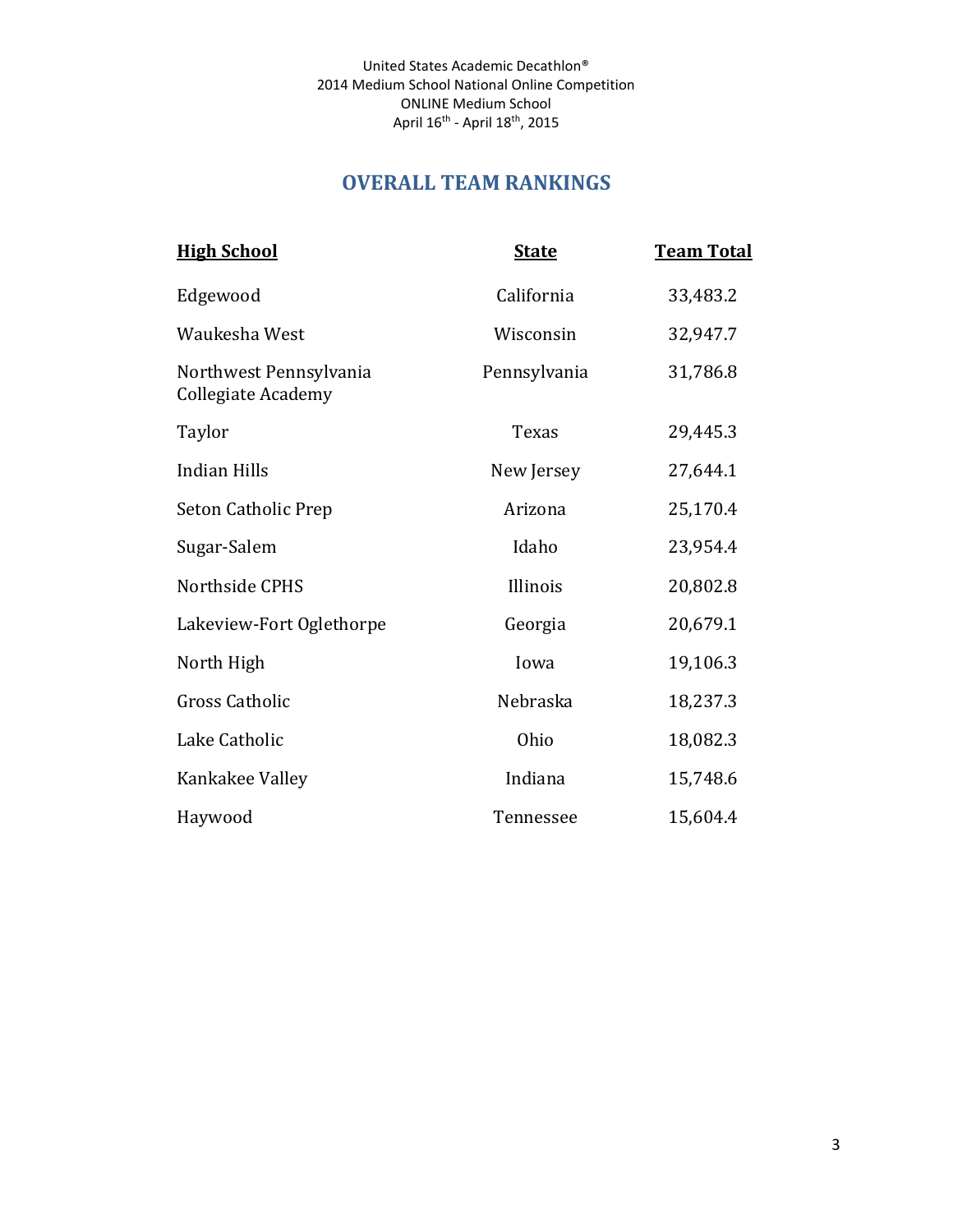# **OVERALL TOP SCORING STUDENTS**

## <span id="page-3-0"></span>**Honors**

| <b>Student</b> | <b>High School</b> | <b>State</b> | <b>Score</b> |
|----------------|--------------------|--------------|--------------|
| Benjamin Lin   | Edgewood           | California   | 7,015.9      |
| Cameron Chyla  | Waukesha West      | Wisconsin    | 6,645.7      |
| Joseph Krupa   | Gross Catholic     | Nebraska     | 6,153.0      |

## **Scholastic**

| <b>Student</b> | <b>High School</b> | <b>State</b> | <b>Score</b> |
|----------------|--------------------|--------------|--------------|
| Evan Cypher    | Indian Hills       | New Jersey   | 6,107.9      |
| Sean McSorley  | Waukesha West      | Wisconsin    | 5,526.1      |
| Liam Plybon    | Taylor             | Texas        | 5,491.3      |

| <b>Student</b>    | <b>High School</b>                           | <b>State</b> | <b>Score</b> |
|-------------------|----------------------------------------------|--------------|--------------|
| Gabriel Rodriguez | Edgewood                                     | California   | 5,957.1      |
| Caleb Branton     | Northwest Pennsylvania<br>Collegiate Academy | Pennsylvania | 5,939.1      |
| Robert Tyndall    | Waukesha West                                | Wisconsin    | 5,044.3      |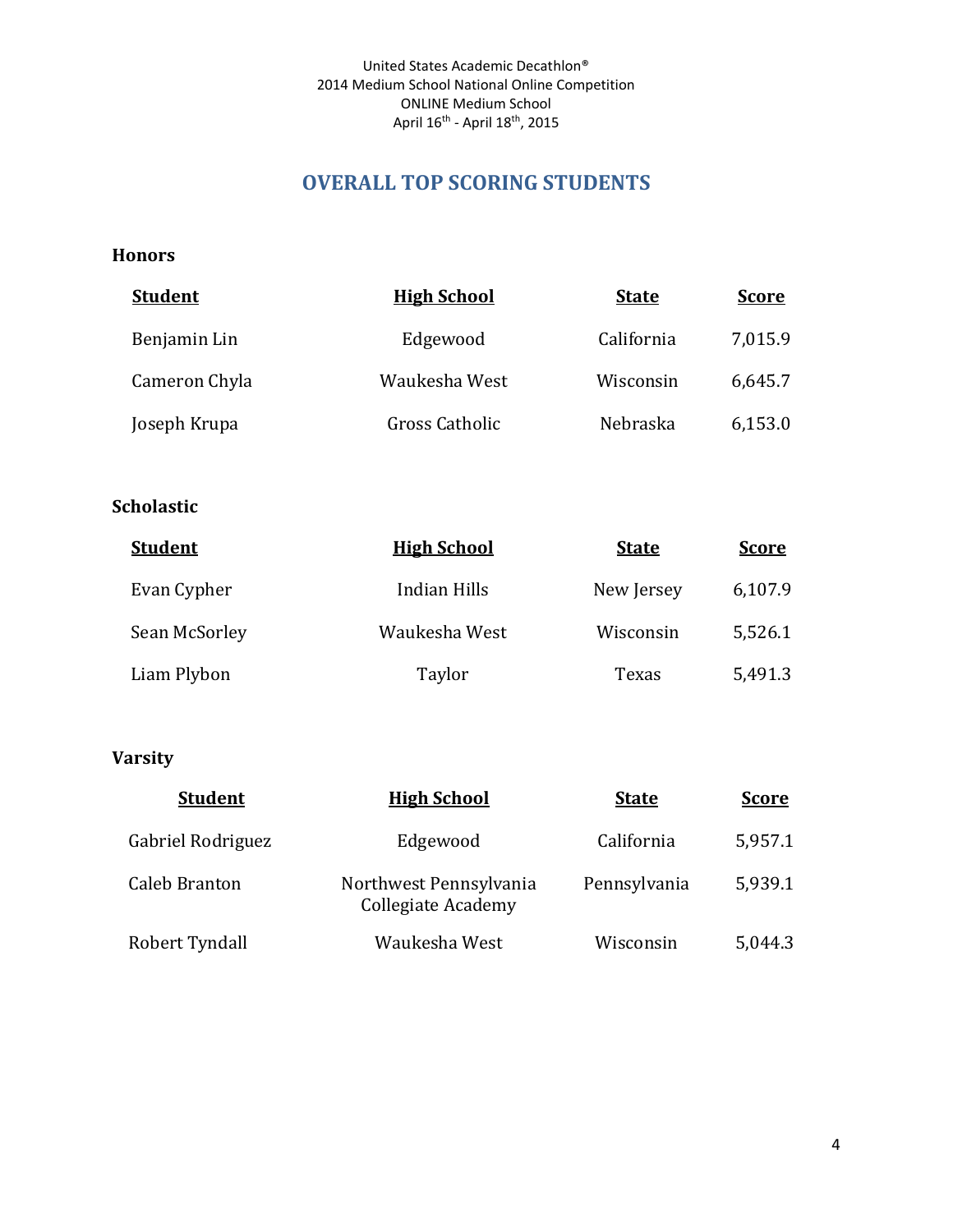# **HIGHEST SCORING STUDENT PER TEAM**

<span id="page-4-0"></span>

| <b>Student</b>           | <b>High School</b>                                  | <b>State</b> | <b>Score</b> |
|--------------------------|-----------------------------------------------------|--------------|--------------|
| Sahil Sandhu             | Seton Catholic Prep                                 | Arizona      | 4,982.3      |
| Valerie King             | Lakeview-Fort Oglethorpe                            | Georgia      | 5,118.4      |
| Krystal O'Morrow         | Lake Crystal Wellcome Memorial                      | Minnesota    | 2,618.0      |
| Sevanna Baird            | Sugar-Salem                                         | Idaho        | 5,780.6      |
| Joseph Krupa             | <b>Gross Catholic</b>                               | Nebraska     | 6,153.0      |
| Evan Cypher              | <b>Indian Hills</b>                                 | New Jersey   | 6,107.9      |
| Catherine<br>Wahlenmayer | Northwest Pennsylvania<br><b>Collegiate Academy</b> | Pennsylvania | 6,015.4      |
| Cameron Chyla            | Waukesha West                                       | Wisconsin    | 6,645.7      |
| <b>Kelsey Shelhart</b>   | Kankakee Valley                                     | Indiana      | 3,438.9      |
| Ryan Watson              | Haywood                                             | Tennessee    | 3,500.7      |
| Sarah Bohac              | Taylor                                              | Texas        | 5,531.9      |
| <b>Kevin Myers</b>       | Lake Catholic                                       | Ohio         | 3,577.9      |
| Rupprecht Michael        | Northside CPHS                                      | Illinois     | 4,022.9      |
| Benjamin Lin             | Edgewood                                            | California   | 7,015.9      |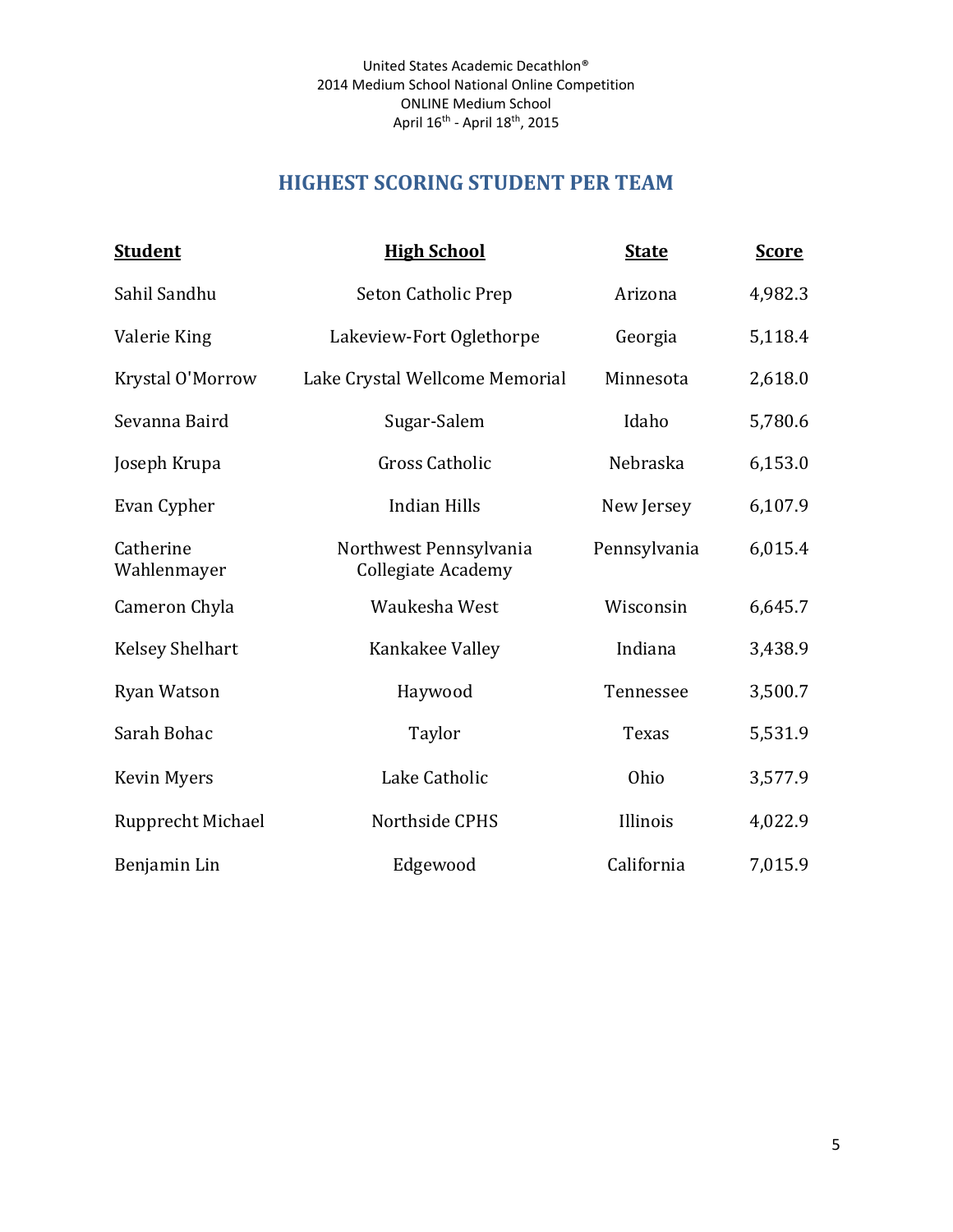# **HIGHEST SCORING FOR EVENT - ART**

## <span id="page-5-0"></span>**Honors**

|   | <b>Student</b>           | <b>High School</b>                           | <b>State</b> | <b>Score</b> |
|---|--------------------------|----------------------------------------------|--------------|--------------|
| 1 | Benjamin Lin             | Edgewood                                     | California   | 980.0        |
|   | 2 Cameron Chyla          | Waukesha West                                | Wisconsin    | 960.0        |
| 3 | Catherine<br>Wahlenmayer | Northwest Pennsylvania<br>Collegiate Academy | Pennsylvania | 940.0        |

## **Scholastic**

|   | <b>Student</b>       | <b>High School</b>                           | <b>State</b> | <b>Score</b> |
|---|----------------------|----------------------------------------------|--------------|--------------|
| 1 | Liam Plybon          | Taylor                                       | Texas        | 840.0        |
| 1 | Evan Cypher          | Indian Hills                                 | New Jersey   | 840.0        |
| 2 | Jessica Dickerson    | Edgewood                                     | California   | 760.0        |
| 3 | Simon Niiemtschk     | Taylor                                       | Texas        | 720.0        |
| 3 | Justin Paris         | Taylor                                       | Texas        | 720.0        |
| 3 | <b>Stephen Hiles</b> | Northwest Pennsylvania<br>Collegiate Academy | Pennsylvania | 720.0        |

| <b>Student</b>      | <b>High School</b>                           | <b>State</b> | <b>Score</b> |
|---------------------|----------------------------------------------|--------------|--------------|
| 1 Caleb Branton     | Northwest Pennsylvania<br>Collegiate Academy | Pennsylvania | 760.0        |
| 2 Gabriel Rodriguez | Edgewood                                     | California   | 740.0        |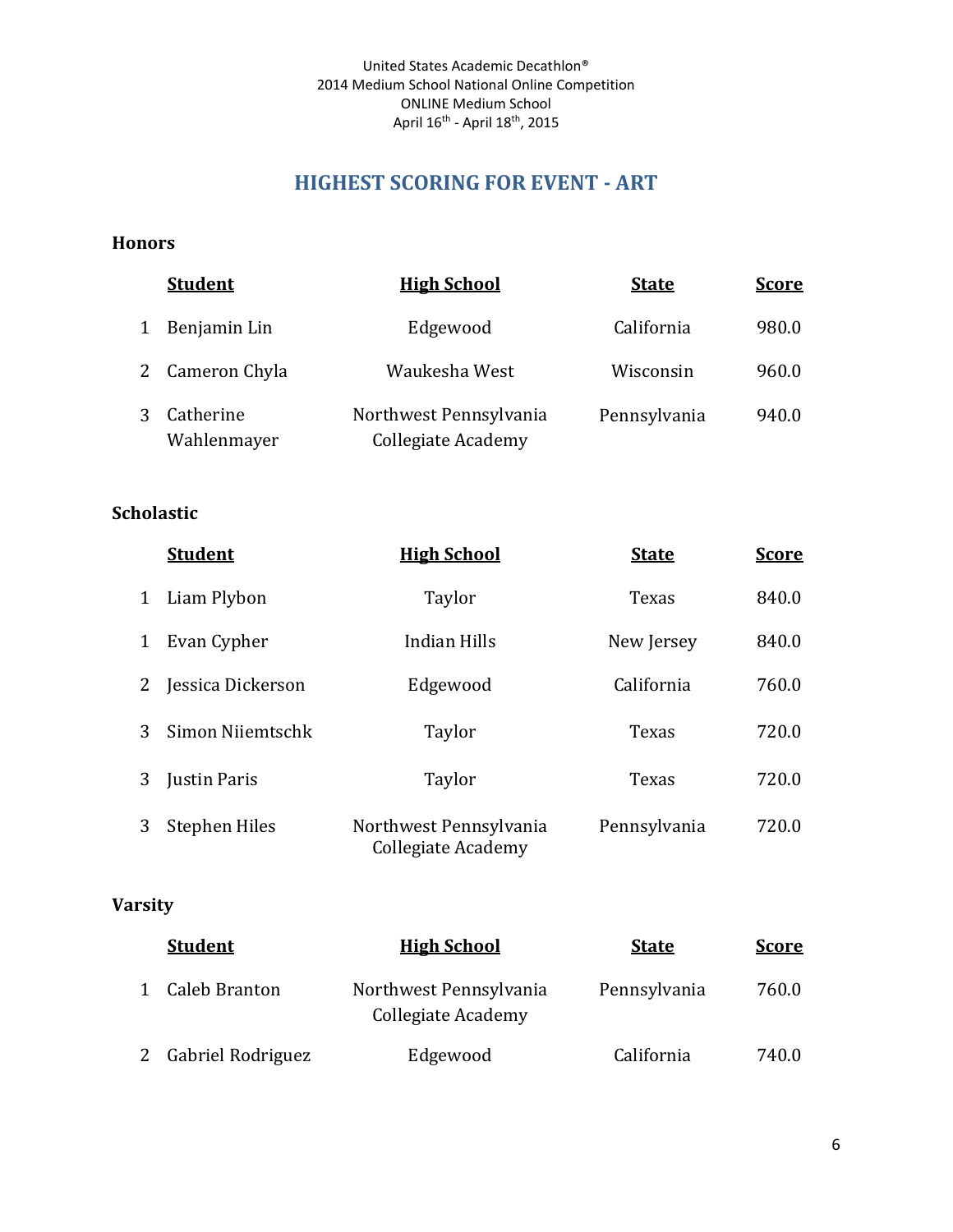| 3 Lauren Abbott  | Northwest Pennsylvania<br>Collegiate Academy | Pennsylvania | 720.0 |
|------------------|----------------------------------------------|--------------|-------|
| 3 Robert Tyndall | Waukesha West                                | Wisconsin    | 720.0 |

# **HIGHEST SCORING FOR EVENT - ECONOMICS**

## <span id="page-6-0"></span>**Honors**

|   | <b>Student</b> | <b>High School</b> | <b>State</b> | <b>Score</b> |
|---|----------------|--------------------|--------------|--------------|
| 1 | Cameron Chyla  | Waukesha West      | Wisconsin    | 880.0        |
|   | Ian McCann     | Northside CPHS     | Illinois     | 860.0        |
| 2 | Benjamin Lin   | Edgewood           | California   | 860.0        |
|   | Joseph Krupa   | Gross Catholic     | Nebraska     | 820.0        |

# **Scholastic**

|   | <b>Student</b>   | <b>High School</b> | <b>State</b> | <b>Score</b> |
|---|------------------|--------------------|--------------|--------------|
|   | Evan Cypher      | Indian Hills       | New Jersey   | 820.0        |
|   | Alexander Nelton | Waukesha West      | Wisconsin    | 820.0        |
| 2 | Sean McSorley    | Waukesha West      | Wisconsin    | 800.0        |
|   | Paul Johnson     | Northside CPHS     | Illinois     | 760.0        |

| <b>Student</b>  | <b>High School</b>     | <b>State</b> | <u>Score</u> |
|-----------------|------------------------|--------------|--------------|
| 1 Caleb Branton | Northwest Pennsylvania | Pennsylvania | 820.0        |
|                 | Collegiate Academy     |              |              |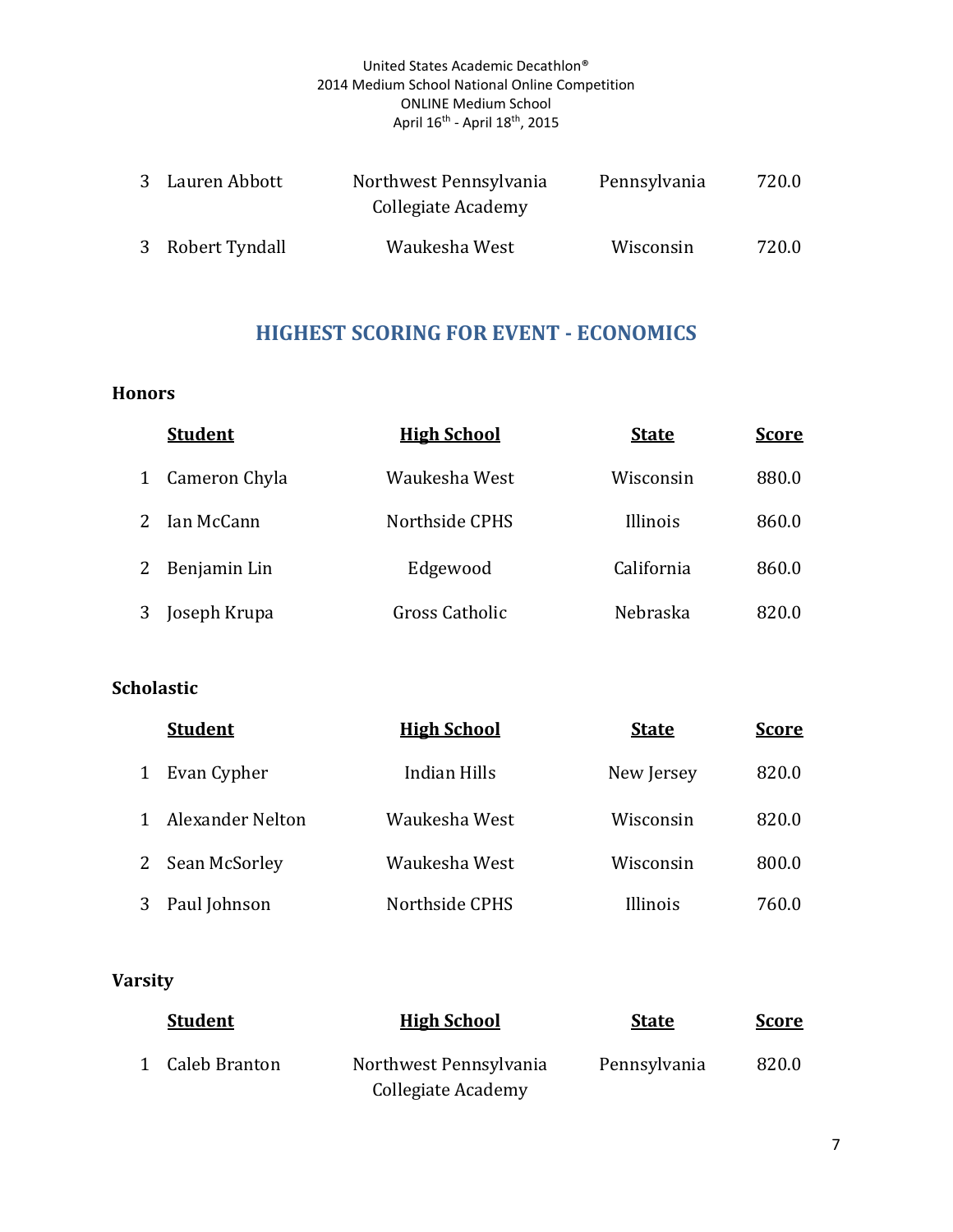| 1              | Gabriel Rodriguez | Edgewood            | California | 820.0 |
|----------------|-------------------|---------------------|------------|-------|
|                | 2 Sam Enders      | Waukesha West       | Wisconsin  | 700.0 |
| $2^{\circ}$    | Noah Cress        | Seton Catholic Prep | Arizona    | 700.0 |
| 3 <sup>1</sup> | Sophia Gyarmathy  | Northside CPHS      | Illinois   | 660.0 |
| 3              | Robert Tyndall    | Waukesha West       | Wisconsin  | 660.0 |

# **HIGHEST SCORING FOR EVENT - ESSAY**

#### <span id="page-7-0"></span>**Honors**

|   | <b>Student</b>      | <b>High School</b>                           | <b>State</b> | <b>Score</b> |
|---|---------------------|----------------------------------------------|--------------|--------------|
|   | Natasha Kisak       | Northwest Pennsylvania<br>Collegiate Academy | Pennsylvania | 969.0        |
| 2 | <b>Tyler Fuller</b> | Northwest Pennsylvania<br>Collegiate Academy | Pennsylvania | 906.0        |
|   | <b>Carter Vilim</b> | Indian Hills                                 | New Jersey   | 906.0        |
|   | Dominique Oei       | Edgewood                                     | California   | 869.0        |

## **Scholastic**

|   | <b>Student</b>   | <b>High School</b>                                  | <b>State</b> | <b>Score</b> |
|---|------------------|-----------------------------------------------------|--------------|--------------|
|   | 1 Justin Paris   | Taylor                                              | Texas        | 911.0        |
| 2 | Stephen Hiles    | Northwest Pennsylvania<br>Collegiate Academy        | Pennsylvania | 788.0        |
|   | 3 Luke Scypinski | Northwest Pennsylvania<br><b>Collegiate Academy</b> | Pennsylvania | 730.0        |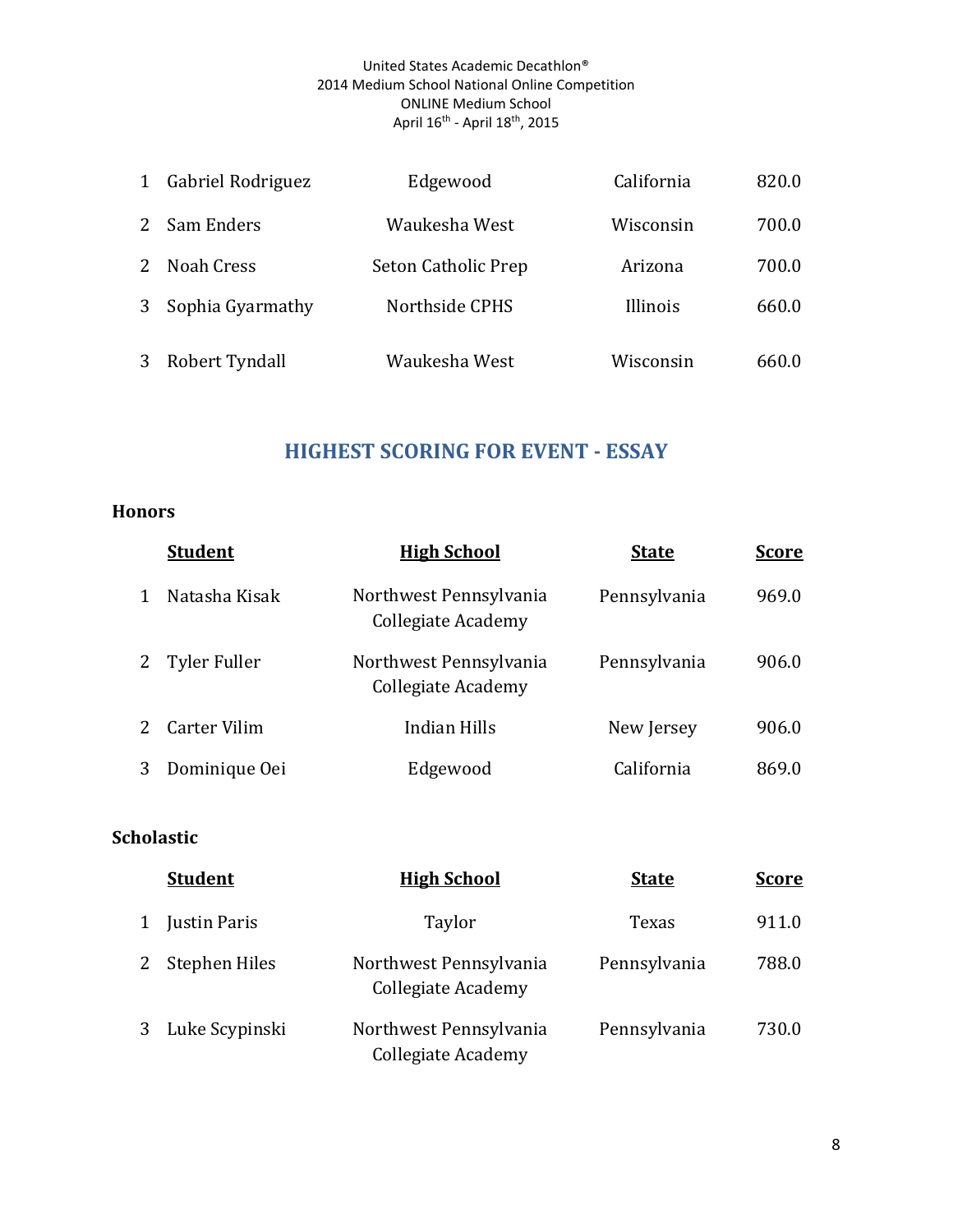# **Varsity**

|              | <b>Student</b>          | <b>High School</b>                           | <b>State</b> | <b>Score</b> |
|--------------|-------------------------|----------------------------------------------|--------------|--------------|
| $\mathbf{1}$ | Caleb Branton           | Northwest Pennsylvania<br>Collegiate Academy | Pennsylvania | 802.0        |
|              | 2 Gabriel Rodriguez     | Edgewood                                     | California   | 760.0        |
| 3            | <b>Brendan Sakosits</b> | Indian Hills                                 | New Jersey   | 725.0        |
| 3            | Andres Delgado          | Taylor                                       | Texas        | 725.0        |

# **HIGHEST SCORING FOR EVENT - LITERATURE**

## <span id="page-8-0"></span>**Honors**

|   | <b>Student</b> | <b>High School</b> | <b>State</b> | <b>Score</b> |
|---|----------------|--------------------|--------------|--------------|
|   | Benjamin Lin   | Edgewood           | California   | 840.0        |
| 2 | Cameron Chyla  | Waukesha West      | Wisconsin    | 800.0        |
|   | Sage Tuttle    | Sugar-Salem        | Idaho        | 760.0        |
|   | Joseph Krupa   | Gross Catholic     | Nebraska     | 760.0        |

# **Scholastic**

| <b>Student</b>    | <b>High School</b> | <b>State</b> | <u>Score</u> |
|-------------------|--------------------|--------------|--------------|
| 1 Evan Cypher     | Indian Hills       | New Jersey   | 680.0        |
| 2 Jessica Olejnik | Northside CPHS     | Illinois     | 640.0        |
| 2 Justin Paris    | Taylor             | Texas        | 640.0        |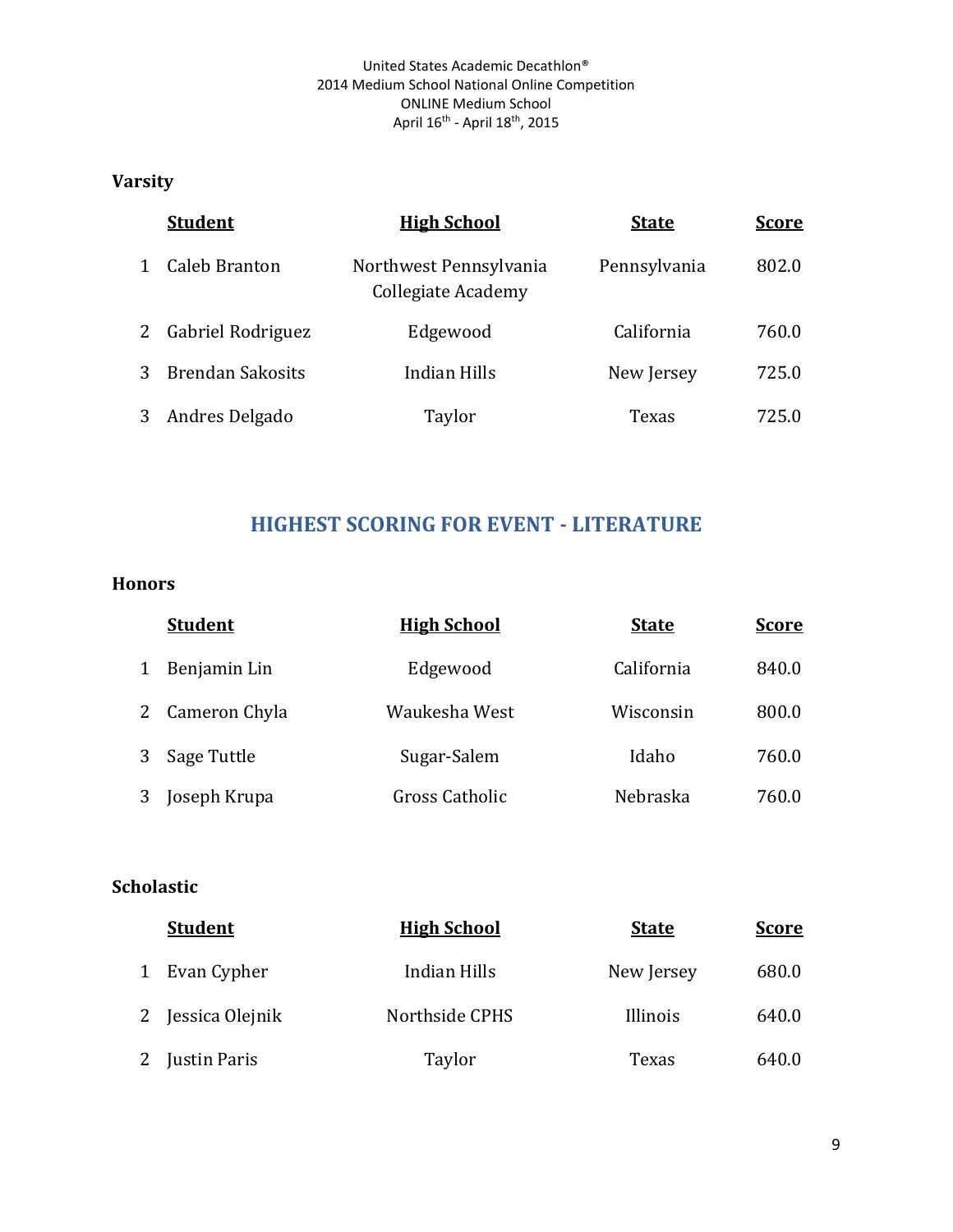| 3 Sean McSorley | Waukesha West | Wisconsin | 600.0 |
|-----------------|---------------|-----------|-------|
|                 |               |           |       |

# **Varsity**

|              | <b>Student</b>       | <b>High School</b>                           | <b>State</b> | <b>Score</b> |
|--------------|----------------------|----------------------------------------------|--------------|--------------|
| $\mathbf{1}$ | <b>Caleb Branton</b> | Northwest Pennsylvania<br>Collegiate Academy | Pennsylvania | 660.0        |
| $\mathbf{1}$ | <b>Forrest Adams</b> | Northside CPHS                               | Illinois     | 660.0        |
| 2            | Lauren Abbott        | Northwest Pennsylvania<br>Collegiate Academy | Pennsylvania | 620.0        |
| $\mathbf{2}$ | Gabriel Rodriguez    | Edgewood                                     | California   | 620.0        |
| 3            | Robert Tyndall       | Waukesha West                                | Wisconsin    | 600.0        |

# **HIGHEST SCORING FOR EVENT - MATHEMATICS**

<span id="page-9-0"></span>

|   | <b>Student</b>    | <b>High School</b> | <b>State</b>    | <u>Score</u> |
|---|-------------------|--------------------|-----------------|--------------|
| 1 | Benjamin Lin      | Edgewood           | California      | 942.9        |
| 1 | Michael Rupprecht | Northside CPHS     | <b>Illinios</b> | 942.9        |
|   | 2 Jared Coleman   | Sugar-Salem        | Idaho           | 828.6        |
|   | 2 Dominique Oei   | Edgewood           | California      | 828.6        |
| 3 | Apoorva Dhawan    | Waukesha West      | Wisconsin       | 800.0        |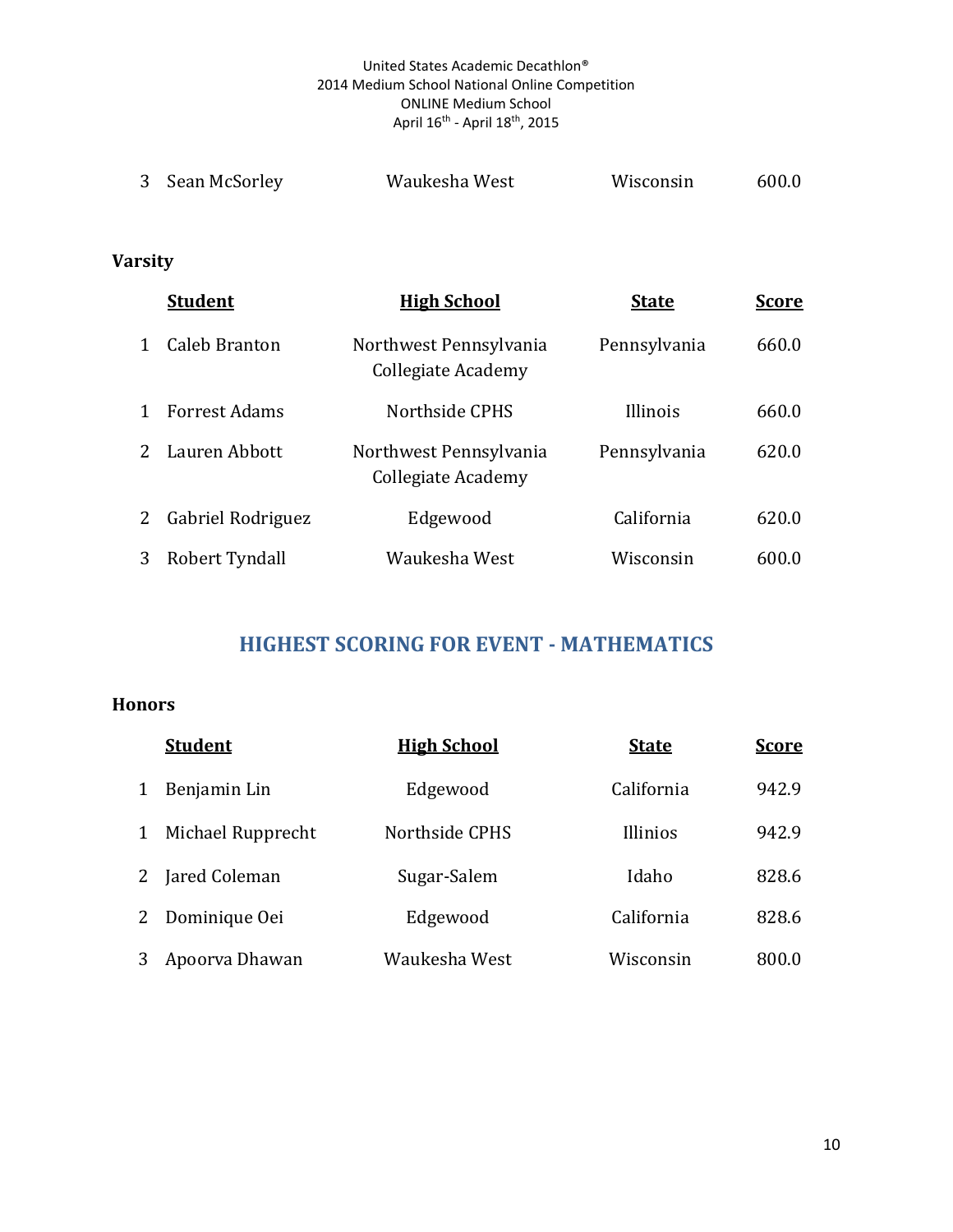## **Scholastic**

| <b>Student</b>  | <b>High School</b> | <b>State</b> | <b>Score</b> |
|-----------------|--------------------|--------------|--------------|
| 1 Sean McSorley | Waukesha West      | Wisconsin    | 857.1        |
| 2 Joshua Hunt   | Edgewood           | California   | 828.6        |
| 3 Matthew Cocke | Indian Hills       | California   | 742.9        |

# **Varsity**

|                | <b>Student</b>       | <b>High School</b>                           | <b>State</b> | <b>Score</b> |
|----------------|----------------------|----------------------------------------------|--------------|--------------|
| $\mathbf{1}$   | <b>Forrest Adams</b> | Northside CPHS                               | Illinois     | 657.1        |
| $\mathbf{1}$   | Caleb Branton        | Northwest Pennsylvania<br>Collegiate Academy | Pennsylvania | 657.1        |
| $\mathbf{1}$   | Gabriel Rodriquez    | Edgewood                                     | California   | 657.1        |
| $\mathbf{2}$   | James Silla          | Edgewood                                     | California   | 628.6        |
| 3 <sup>1</sup> | Sam Enders           | Waukesha West                                | Wisconsin    | 542.9        |

# **HIGHEST SCORING FOR EVENT - MUSIC**

<span id="page-10-0"></span>

|       | <b>Student</b>  | <b>High School</b>                                  | <b>State</b> | <b>Score</b> |
|-------|-----------------|-----------------------------------------------------|--------------|--------------|
| $1\,$ | Benjamin Lin    | Edgewood                                            | California   | 920.0        |
| 1     | Joseph Krupa    | <b>Gross Catholic</b>                               | Nebraska     | 920.0        |
|       | 2 Cameron Chyla | Waukesha West                                       | Wisconsin    | 840.0        |
|       | 3 Tyler Fuller  | Northwest Pennsylvania<br><b>Collegiate Academy</b> | Pennsylvania | 780.0        |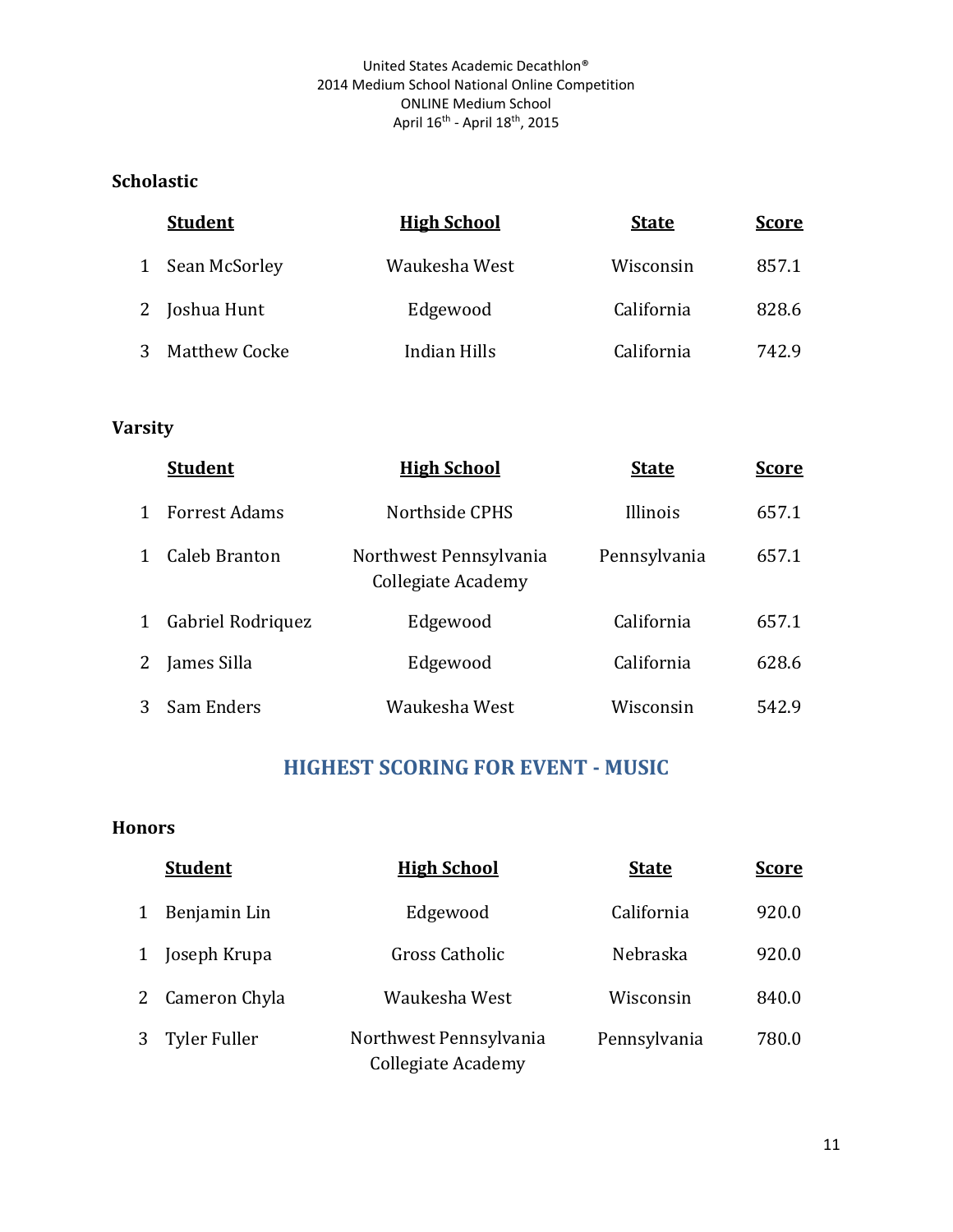## **Scholastic**

| <b>Student</b>  | <b>High School</b> | <b>State</b> | <u>Score</u> |
|-----------------|--------------------|--------------|--------------|
| 1 Evan Cypher   | Indian Hills       | New Jersey   | 900.0        |
| 2 Liam Plybon   | Taylor             | Texas        | 680.0        |
| 3 Sean McSorley | Waukesha West      | Wisconsin    | 660.0        |

# **Varsity**

|   | <b>Student</b>    | <b>High School</b>                           | <b>State</b> | <b>Score</b> |
|---|-------------------|----------------------------------------------|--------------|--------------|
|   | Caleb Branton     | Northwest Pennsylvania<br>Collegiate Academy | Pennsylvania | 760.0        |
| 2 | Gabriel Rodriguez | Edgewood                                     | California   | 680.0        |
| 3 | Preston Rychetsky | Taylor                                       | Texas        | 640.0        |
|   | Alexis Brito      | El Camino Real Charter                       | California   | 740.0        |

# **HIGHEST SCORING FOR EVENT - SCIENCE**

<span id="page-11-0"></span>

|   | <b>Student</b>  | <b>High School</b> | <b>State</b> | <b>Score</b> |
|---|-----------------|--------------------|--------------|--------------|
| 1 | Benjamin Lin    | Edgewood           | California   | 980.0        |
|   | 2 Cameron Chyla | Waukesha West      | Wisconsin    | 940.0        |
|   | 3 Darren Lam    | Edgewood           | California   | 840.0        |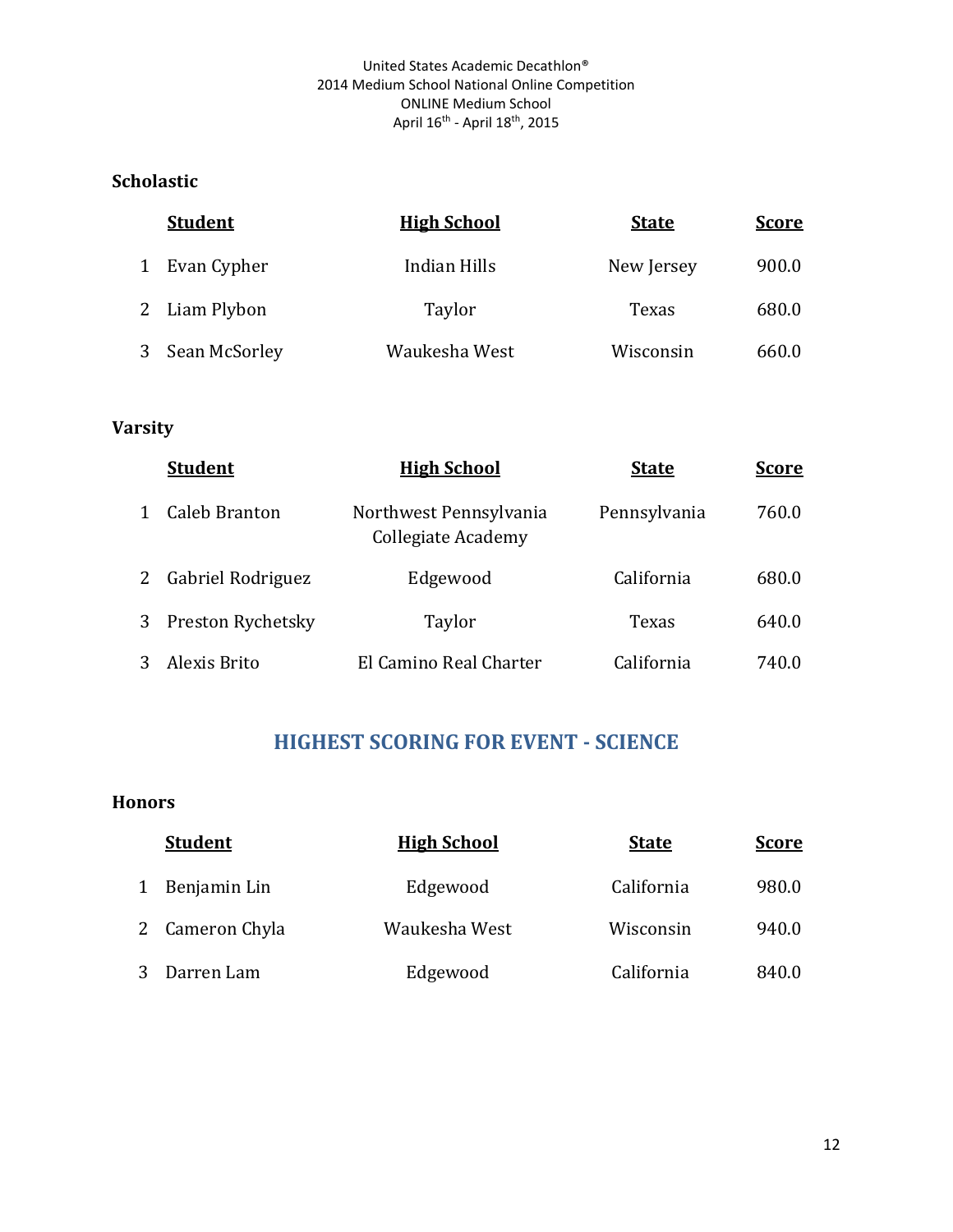## **Scholastic**

|   | <b>Student</b>   | <b>High School</b>                           | <b>State</b> | <u>Score</u> |
|---|------------------|----------------------------------------------|--------------|--------------|
| 1 | Liam Plybon      | Taylor                                       | Texas        | 920.0        |
|   | 2 Luke Scypinski | Northwest Pennsylvania<br>Collegiate Academy | Pennsylvania | 760.0        |
|   | Jody Hicks       | Lakeview-Fort Oglethorpe                     | Georgia      | 740.0        |

# **Varsity**

| <b>Student</b>      | <b>High School</b>                           | <b>State</b> | <b>Score</b> |
|---------------------|----------------------------------------------|--------------|--------------|
| 1 Gabriel Rodriguez | Edgewood                                     | California   | 840.0        |
| 2 Caleb Branton     | Northwest Pennsylvania<br>Collegiate Academy | Pennsylvania | 740.0        |
| 3 Forrest Adams     | Northside CPHS                               | Illinois     | 720.0        |

# <span id="page-12-0"></span>**HIGHEST SCORING FOR EVENT – SOCIAL SCIENCE**

|              | <b>Student</b>           | <b>High School</b>                           | <b>State</b> | <b>Score</b> |
|--------------|--------------------------|----------------------------------------------|--------------|--------------|
| $\mathbf{1}$ | Benjamin Lin             | Edgewood                                     | Calironia    | 940.0        |
|              | 2 Apoorva Dhawan         | Waukesha West                                | Wisconsin    | 840.0        |
|              | 2 Cameron Chyla          | Waukesha West                                | Wisconsin    | 840.0        |
| 3            | Catherine<br>Wahlenmayer | Northwest Pennsylvania<br>Collegiate Academy | Pennsylvania | 800.0        |